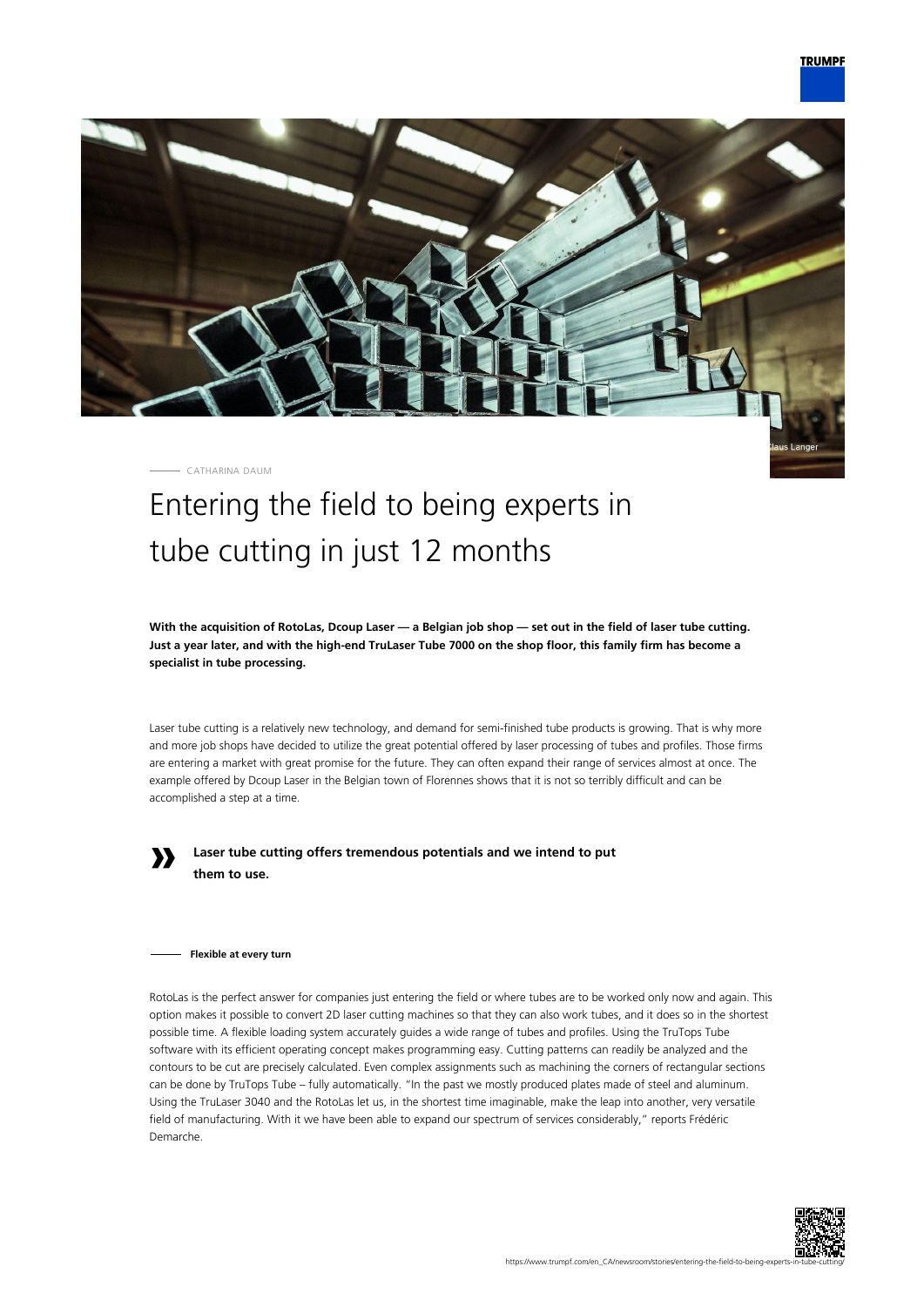



Cédric, Christine and Frédéric Demarche chose RotoLas to ease their way into tube processing and, after a short period of time, used the TruLaser Tube 7000 to make the step into the high-end world. (Picture: Claus Langer)



The simple operating concept behind the TruTops Tube software makes possible exact calculation of cutting geometries. Even complex calculations at the corners of rectangular profiles are automatically handled by this program. (Picture: Claus Langer)

#### **New possibilities**

Laser processing of pipes and tubes caused excitement at Demarche not only because of its amazing versatility. The laser also saves time and money. Steps like sawing, drilling and milling, frequently encountered during conventional machining of complex parts, can be handled by the laser in a single pass. Laborious and expensive reworking, like deburring and cleaning the tubes, can normally also be eliminated.

Last year Dcoup Laser bumped up against the production limits for the TruLaser 3040 with the RotoLas option. "We received a huge order to manufacture bars for prison cells," Christine says. "The RotoLas feature was in use all the time and, in spite of three-shift operations, we encountered massive capacity bottlenecks. We had to make a decision. Since we had already recognized the great potential offered by pipe and tube work, we decided to invest in a laser tube cutting machine."

"We decided right away on the TruLaser Tube 7000," according to Frédéric Demarche. That is a decision that he has never regretted. "Thanks to our work with the TruLaser 3040, the software was not entirely unfamiliar and what we didn't know we learned quickly in training provided by TRUMPF and also through assistance rendered by V. A. C., its sales agency in Belgium," Christine reports.

#### **Think big**

With the selection of the TruLaser Tube 7000, Dcoup Laser purchased a high-end machine that leaves no hopes unmet when machining tubes. Thanks to fully automatic machine set-up with minimum downtimes, it cuts tubes and profiles with outer circle diameters of up to 250 millimeters. The PierceLine option makes it possible to cut mild steel with wall thicknesses of up to ten millimeters. Graduated rollers make for flexible adaptation to the workpiece geometry. Those rollers support the tubing and provide lateral guidance. Self-centering clamp chucks provide additional help. The FocusLine regulation concept keeps the laser's focal position constant and automatically adjusts it to suit the type and thickness of the material.

A flexible part removal station sorts the finished components as required, depositing them on movable convey or tables, into wire mesh boxes or into other containers. A very special highlight is the technology package for bevel cuts. With it the TruLaser Tube 7000 can cut angles up to 45 degrees in stainless steel as much as six millimeters thick. This is the basis for ideal preparation when joining tubes to sheet metal and for realizing innovative pipe designs.

#### **It's just the beginning**

"With the purchase of the TruLaser Tube 7000 we gained a competitive advantage that we actually cannot fully exploit as yet," explains Christine. The company is operating at full capacity right now, so that there is simply no time available for wellplanned acquisition of new customers. But Frédéric Demarche fully intends to make up for lost time. In the coming year he wants to take the time needed to convince his customers — of the manufacturing opportunities, of the machine itself and of his company's expertise. "Word about the many advantages of using lasers to cut tubes simply has not gotten around yet. But this concept saves us and our customers not only time — and expense — but also makes possible innovative tube designs which we use to manufacture complete assemblies nowadays," explains Frédéric Demarche. Using cut and bent frames, for